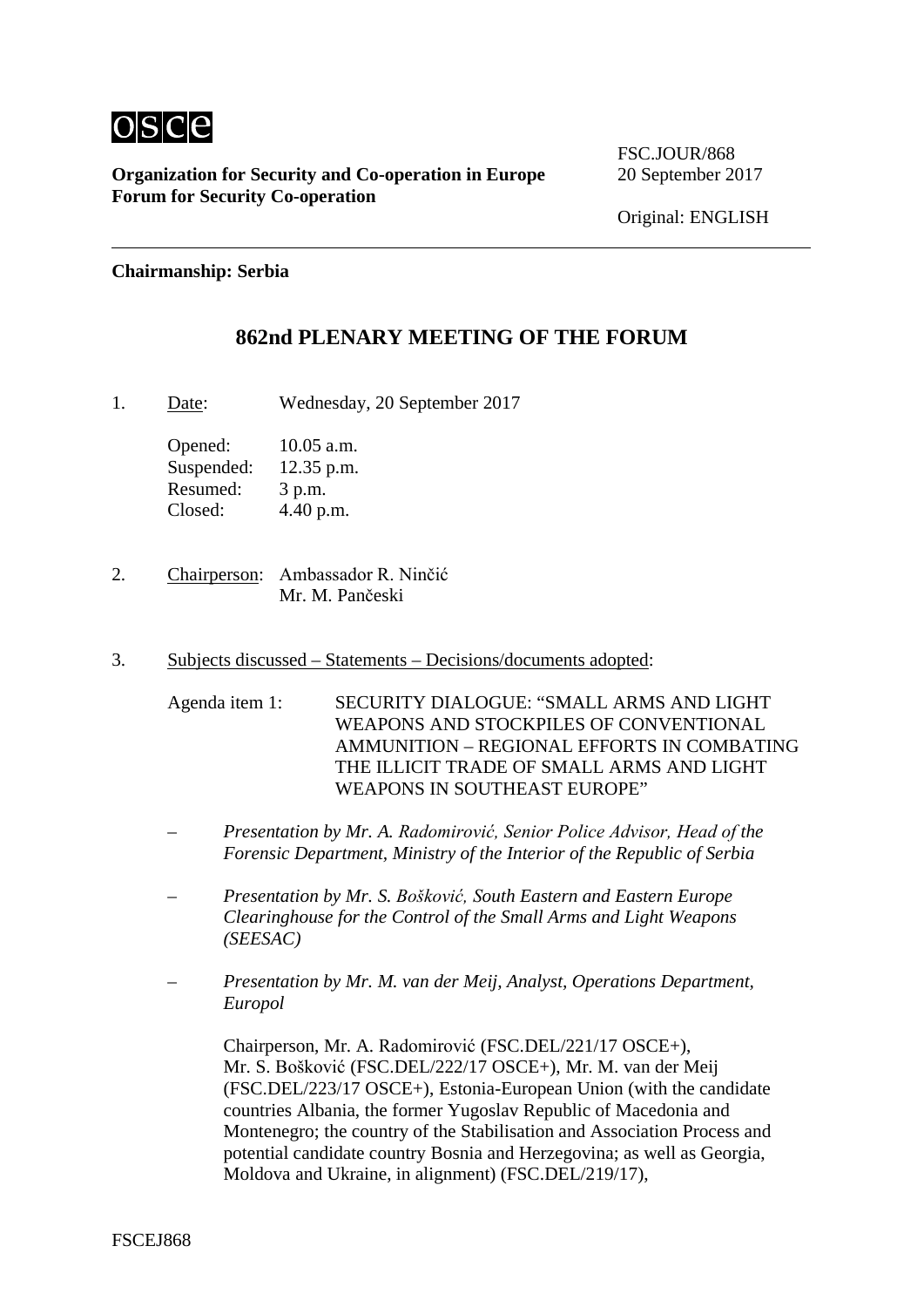United States of America, United Kingdom (Annex 1), Armenia, Russian Federation, FSC Co-ordinator on Matters Relating to UNSCR 1325 (Italy), Slovakia, France (also on behalf of Germany) (Annex 2), Spain (Annex 3), Canada, Greece, Bulgaria

### Agenda item 2: GENERAL STATEMENTS

- (a) *Meeting of the Trilateral Peer Review on the implementation of UNSCR 1540 (2004) among Belarus, Kyrgyzstan and Tajikistan, held in Dushanbe from 2 to 4 August 2017 (SEC.DEL/395/17 OSCE+)*: Tajikistan
- (b) *Activities related to the implementation of UNSCR 1540 (2004) in Mongolia*: Mongolia
- (c) *Situation in and around Ukraine*: Ukraine, Estonia-European Union (with the candidate countries Albania, the former Yugoslav Republic of Macedonia and Montenegro; the country of the Stabilisation and Association Process and potential candidate country Bosnia and Herzegovina; the European Free Trade Association countries Iceland and Norway, members of the European Economic Area; as well as Georgia, Moldova, San Marino and Ukraine, in alignment) (FSC.DEL/220/17), United States of America, Canada, Russian Federation
- (d) *Military exercise in Azerbaijan, being conducted from 18 to 22 September 2017*: Armenia (Annex 4), Azerbaijan (FSC.DEL/224/17 OSCE+)

Agenda item 3: ANY OTHER BUSINESS

- (a) *Financial contributions to the Montenegro Demilitarization Programme (MONDEM) and to the project on the safety and security upgrade of ammunition and weapons storage sites in Bosnia and Herzegovina (SAFE-UP)*: France, Bosnia and Herzegovina, Montenegro
- (b) *Conference on the Code of Conduct on Politico-Military Aspects of Security, to be held in Washington, D.C., on 30 and 31 October 2017*: FSC Co-ordinator for the Code of Conduct on Politico-Military Aspects of Security (Montenegro)
- 4. Next meeting:

Wednesday, 27 September 2017, at 10 a.m., in the Neuer Saal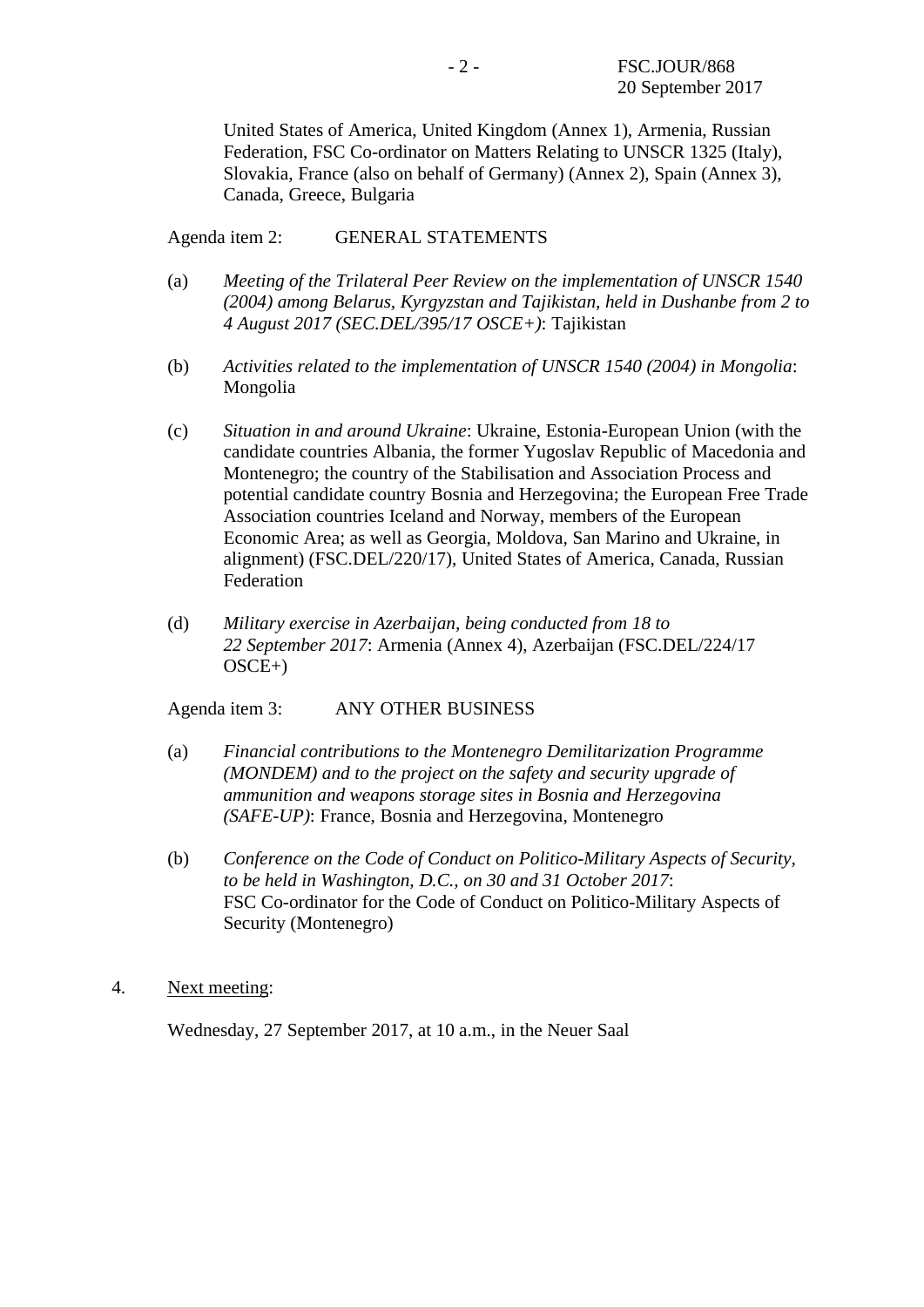

**Organization for Security and Co-operation in Europe** 20 September 2017 **Forum for Security Co-operation** Annex 1

FSC.JOUR/868

Original: ENGLISH

**862nd Plenary Meeting** FSC Journal No. 868, Agenda item 1

### **STATEMENT BY THE DELEGATION OF THE UNITED KINGDOM**

The United Kingdom aligns itself with the statement made by the European Union. We would like to make a few additional remarks in our national capacity.

The United Kingdom remains fully committed to the fight against the illicit proliferation of small arms and light weapons (SALW) and their ammunition and stands ready to work with partners in the region to tackle this challenge. We believe that international co-operation and assistance are vital in ensuring the effective implementation of international treaties, regimes and standards. We commend the efforts by the national authorities in the region, bilateral donors, the OSCE, SEESAC, the NATO Trust Fund, the UNDP and civil society actors, among others.

Stemming the flow of illicit weapons within the region and beyond is a multidimensional challenge that requires strategies and programmes that engage a range of actors to reduce the availability and misuse of weapons and tackle the underlying drivers of illicit demand. We welcome the research done in recent years that sheds light on the arms trafficking routes, including through monitoring the flows of ammunition, to identify sources, trafficking patterns and diversion points. The data available makes it clear that to achieve sustainable progress we cannot work in silos, but should take a holistic approach in our mitigation efforts. Here the OSCE has a role to play, as evidenced by this kind of dialogue, to build synergies between our efforts on stockpile management, law enforcement, manufacturing and export controls and to regulate civilian access.

The United Kingdom remains committed to working with partners to promote regional security and prevent controlled goods from falling into the wrong hands. We have provided bilateral assistance and supported multilateral efforts to promote regional co-operation and strengthen national capacities to implement international obligations under the UN Programme of Action, the International Tracing Instrument and the Arms Trade Treaty. Our bilateral funding is channelled through our Conflict, Stability and Security Fund (CSSF), which incorporates both defence spending and Overseas Development Assistance. We have also made contributions to the Arms Trade Treaty, NATO and OSCE trust funds and deployed technical experts to share our national experience.

We are grateful to the Serbian FSC Chairmanship for scheduling this discussion and look forward to the meeting next month to review the implementation of OSCE assistance projects in the field of SALW and SCA. In addition to this, we would suggest that it is timely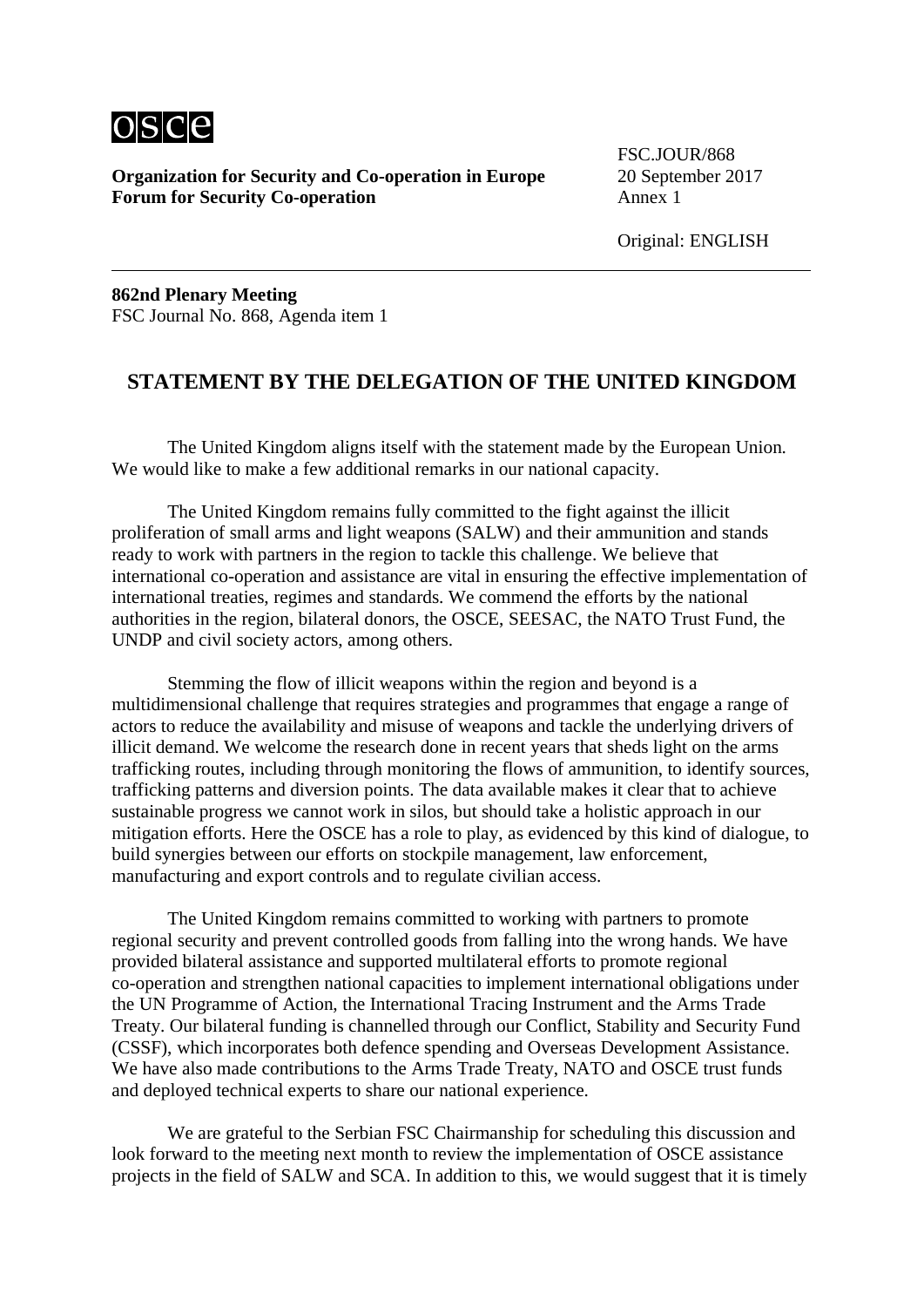that we review the implementation of the OSCE Plan of Action on SALW, to ensure that it adequately addresses new developments in the field of conventional arms control and drives collective action to achieve tangible results.

Thank you.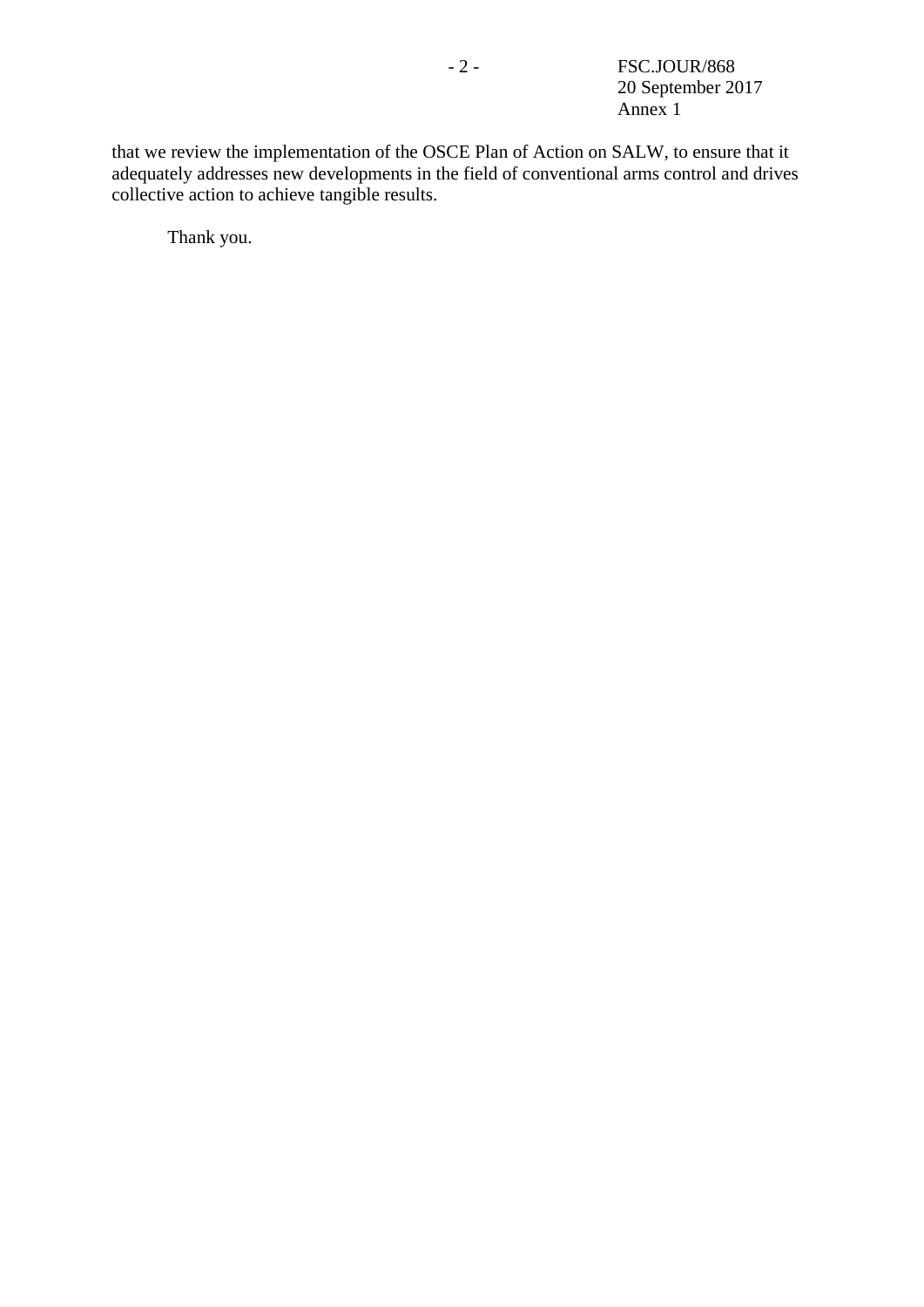

**Organization for Security and Co-operation in Europe** 20 September 2017 **Forum for Security Co-operation** Annex 2

FSC.JOUR/868

ENGLISH Original: FRENCH

**862nd Plenary Meeting** FSC Journal No. 868, Agenda item 1

# **STATEMENT BY THE DELEGATION OF FRANCE (ALSO ON BEHALF OF GERMANY)**

I have the honour of speaking today on behalf of France and Germany.

On 12 July 2017, France and Germany submitted a draft Forum for Security Co-operation (FSC) decision and a Best Practice Guide on Deactivation of Small Arms and Light Weapons (SALW) designed to encourage the OSCE to take action in this regard.

The OSCE has in fact already started working on the issue of the deactivation of SALW. In the OSCE Document on Small Arms and Light Weapons, adopted in 2000, the participating States agreed that "the deactivation of small arms will be carried out only in such a way as to render all essential parts of the weapon permanently inoperable and therefore incapable of being removed, replaced or modified in a way that might permit the weapon to be reactivated."

A study carried out by the Conflict Prevention Centre in September 2016 revealed a great diversity in SALW deactivation standards in the participating States. A seminar organized in March 2017 with the support of Germany on SALW deactivation controls enabled States to gain a better understanding of the stakes involved and current deactivation practices and to identify a common approach to meeting the challenges connected with the use of deactivated arms for criminal purposes.

The OSCE needs to continue and consolidate its work in response to the challenges connected with the use of reactivated or modified arms.

Madam Chairperson,

Following on from the activities and considerations since the beginning of the year, France and Germany would like now to submit the following proposal for a draft FSC decision and Best Practice Guide on Deactivation of SALW.

Although non-binding in nature, the Guide would help to establish a common understanding of the essential aspects of the permanent deactivation of SALW and could provide the basis for practical assistance by the OSCE in that area to interested participating States. It contains information on relevant international commitments and suggests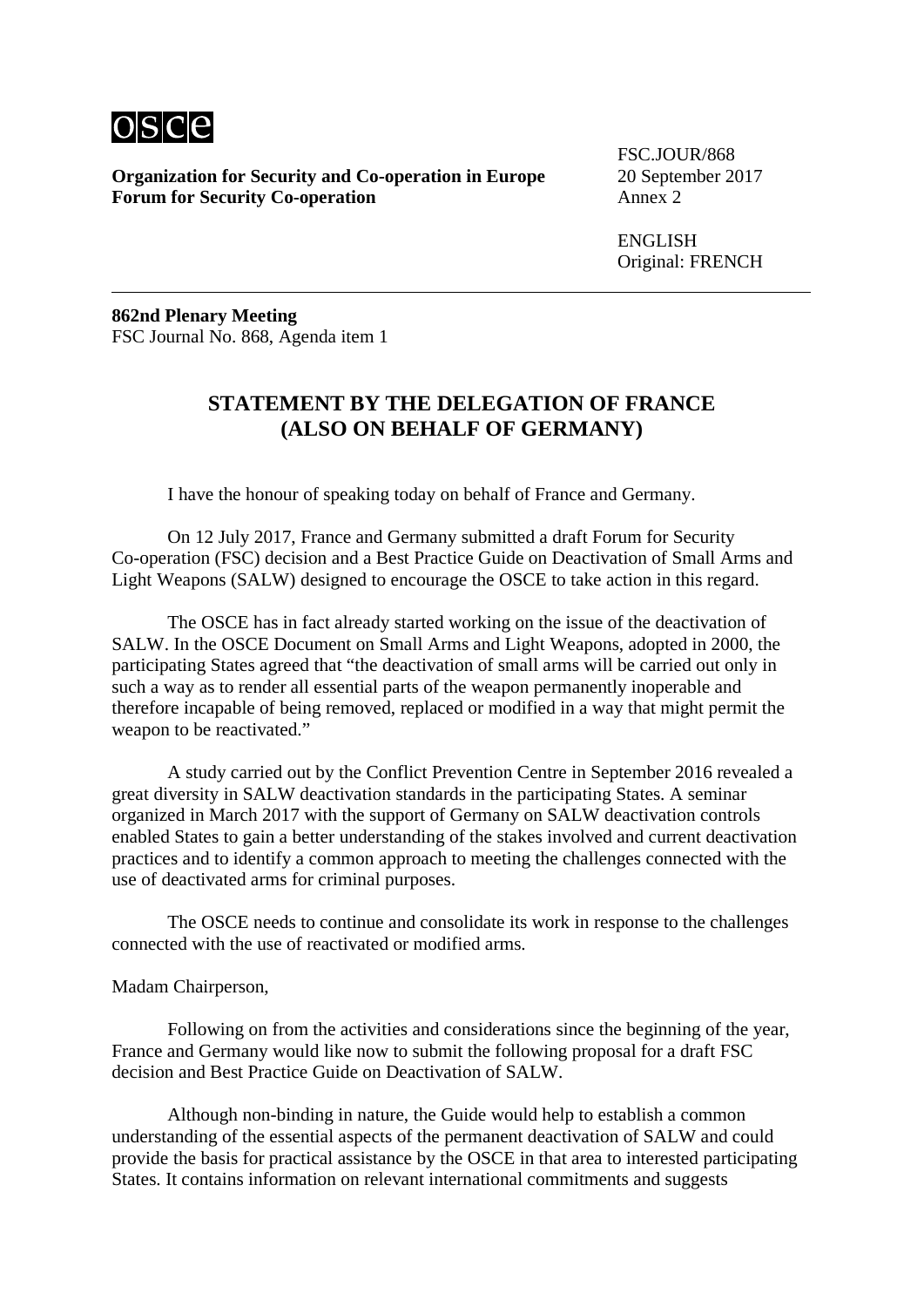approaches and procedures for ensuring the irreversible deactivation of light weapons, including operational measures such as the adoption of adapted legislation, technical specifications for SALW deactivation standards, the designation of control authorities and marking and tracing measures.

#### Madam Chairperson,

At a time marked by terrorist attacks, organized crime and armed conflicts, the deactivation of SALW remains a security issue of prime importance. The series of attacks within OSCE participating States has shown the major role played by SALW in the terrorists' resources. The reports on the investigation of the attacks on 13 November 2015 in Paris confirmed the presence of supposedly deactivated arms in the arsenal of the jihadist commando.

The risks associated with the illicit conversion, modification or reactivation of SALW and the trafficking in these arms represent a serious threat to our common security. We are therefore convinced that definitive deactivation, backed by regular control of SALW, is a matter of priority. Our security forces should not have to deal any longer with arms that should normally be unusable or destroyed.

France and Germany therefore appeal to the participating States and the OSCE to consider the full import of this proposal. A common effort based on a shared will remains the only effective way of deactivating and efficiently controlling SALW. Our common security is at stake.

Thank you.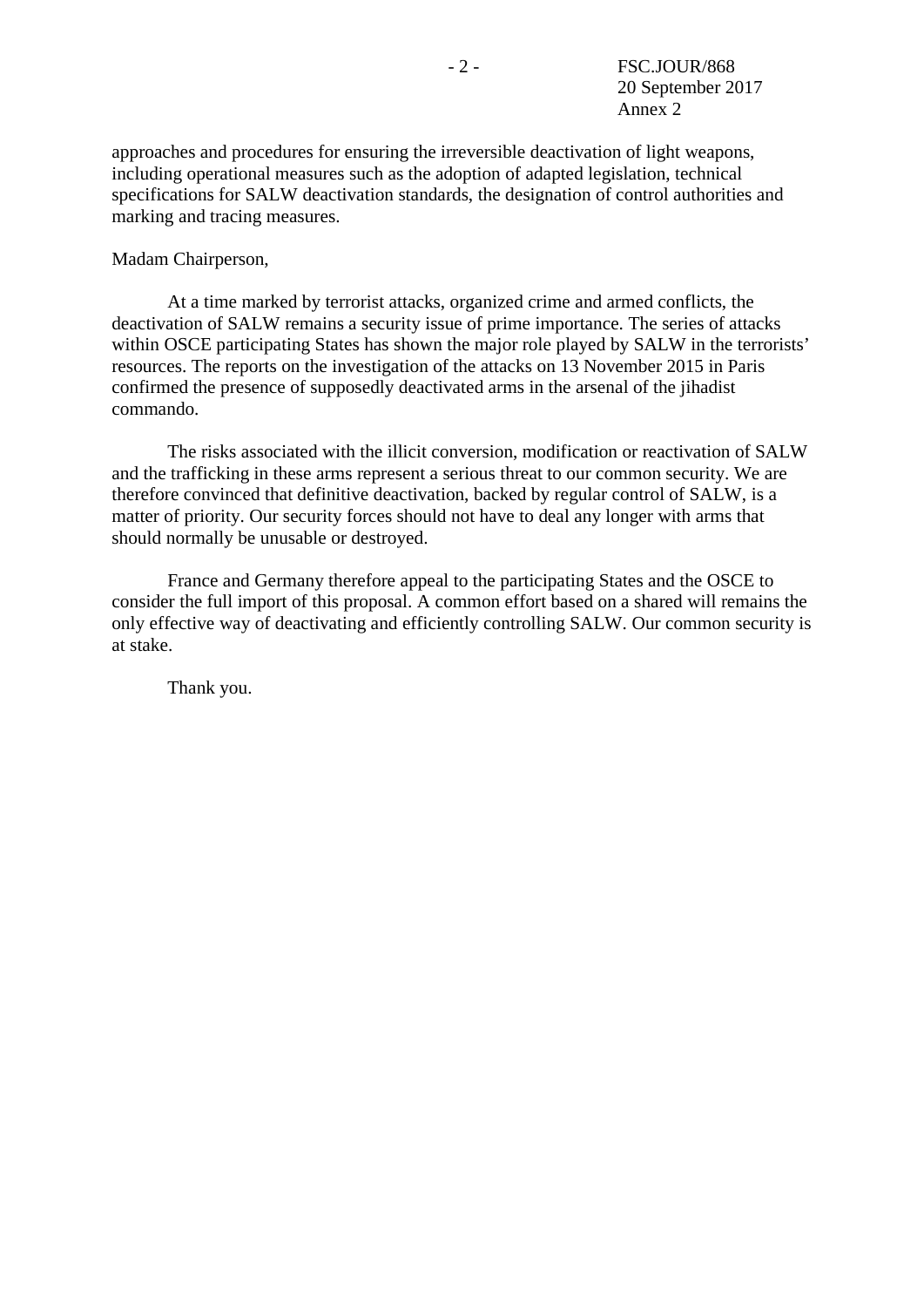

**Organization for Security and Co-operation in Europe** 20 September 2017<br>**Forum for Security Co-operation** Annex 3 **Forum for Security Co-operation** 

FSC.JOUR/868

ENGLISH Original: SPANISH

**862nd Plenary Meeting** FSC Journal No. 868, Agenda item 1

## **STATEMENT BY THE DELEGATION OF SPAIN**

Madam Chairperson,

Spain fully aligns itself with the statement by the European Union and would like to make some remarks in its national capacity.

First, I should like to thank the speakers this morning for their interesting and informative presentations and the Chairmanship for including this topic of such relevance on our agenda today.

Making progress on issues connected with the control of small arms and light weapons (SALW) is a priority for Spain. In this case, combating illicit trade in South-Eastern Europe is a commitment that we have assumed, as illustrated by our participation in different activities to assist with this effort. To cite a few examples:

- The financial contribution to Montenegro's Demilitarization Programme (MONDEM) aimed at the destruction of surplus SALW and conventional ammunition and the reconstruction of storage sites in order to reduce the risk of these objects landing on the black market;
- The recent participation by Spanish experts in a visit to Georgia to advise on the best way of going about the destruction of certain ammunition for the same purpose as above;
- At a more regulatory level, the proposal spearheaded by Spain and co-sponsored by France, Italy, Malta and Germany on the prevention of illicit trafficking in SALW and/or ammunition by sea and inland waterways, a first revised version of which was presented last week in Working Group A.

I will not repeat today what was said last week on this last proposal, but would like to highlight just one aspect, that of the consequences.

Regardless of the provenance of arms, be it by manufacture, reactivation or modification, or of the way in which they are transported to undesirable destinations, be it by land, sea or inland waterways or air – as you know, this Forum adopted Decision No. 11/08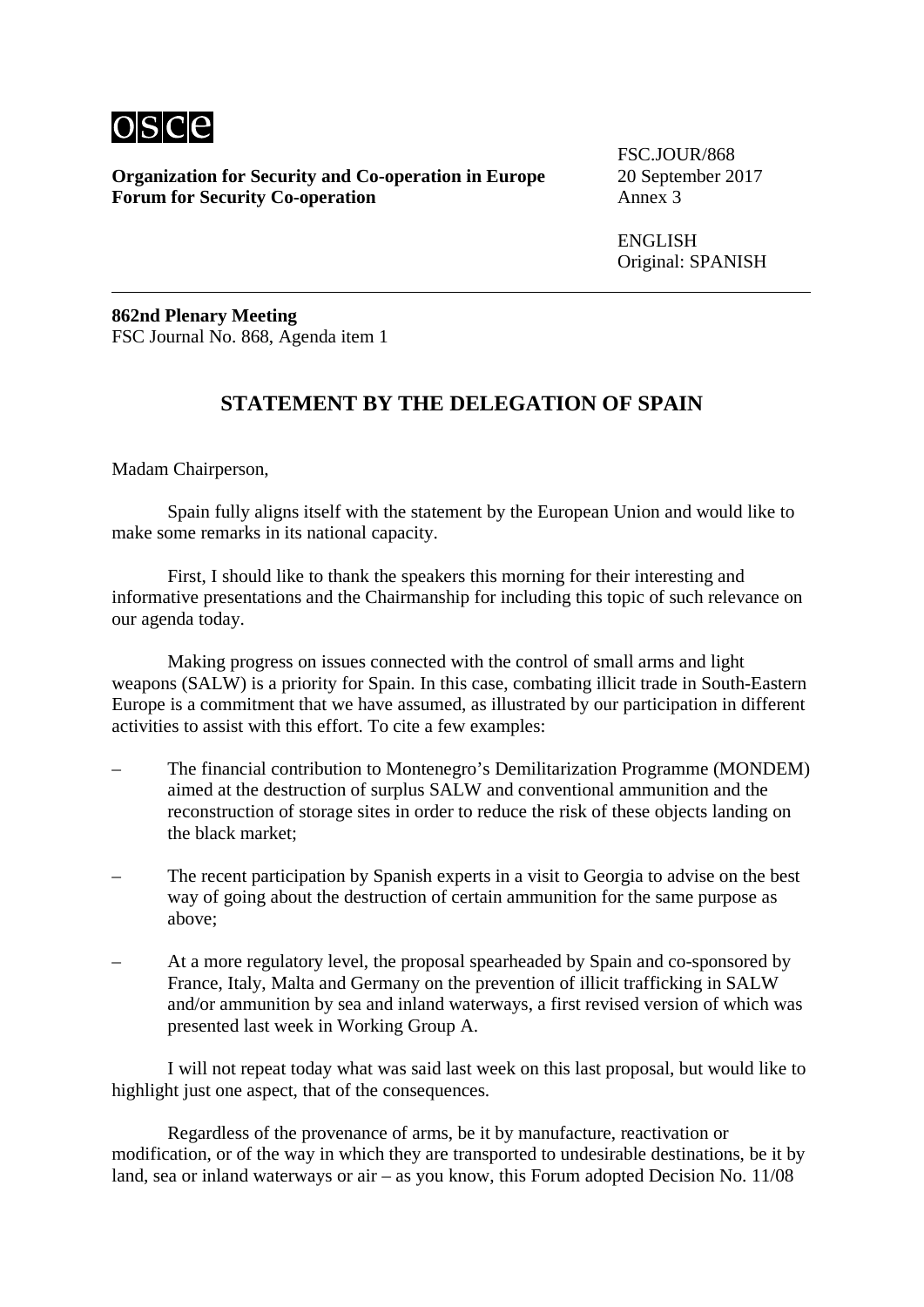on introducing best practices to prevent destabilizing transfers of small arms and light weapons through air transport – one thing is certain: we are all potential victims of arms that are not subject to adequate controls.

For this reason, Spain welcomed and supported the Franco-German proposal regarding the reactivation and illicit modification of SALW and also urges everyone to consider the best way of obstructing illicit trade, bearing in mind the negative consequences for the stability of the OSCE area.

Madam Chairperson,

I request that this statement be attached to the journal of the day.

Thank you, Madam Chairperson.